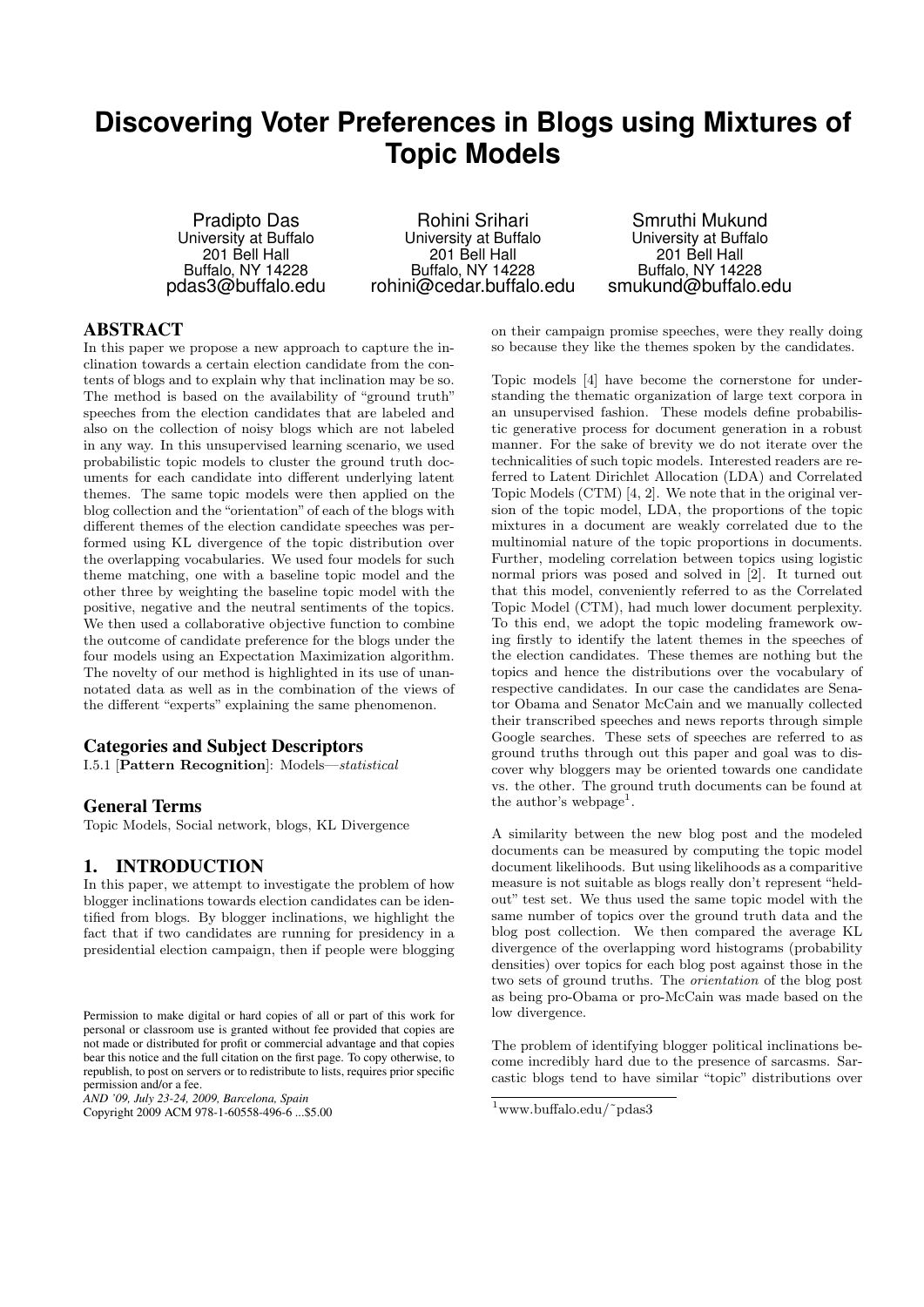words with completely different tone towards the person or object being discussed. To combat the effects of sarcasms statistically, we defined four models - one was the baseline CTM topic model; the other three were three different positive, negative and objective models which just weighed the probability of each word under a topic with the posterior probability of the respective positive, negative and objective sentiments for that topic. We finally define a collaborative objective function for the models to select the label of a blog document of only that model which had the maximum confidence in it's labeling. Note that the use of topic models also helps us to explain the reason for the inclinations in blogs towards different candidates. Note that we are not interested in the positive or negative opinion of the blogger towards an election candidate, but explaining why it may be so based on theme matching.

The paper is organized as follows. The next two section reviews some related work and a brief introduction to probabilistic topic model, followed by the mention of how the Spinner.com data was adapted for this task and highlight the indexing and data cleaning. Then we review some basic concepts on topic models and discuss the techniques of our proposed method. We then follow up with results and analysis of the output of the proposed method. The paper is concluded in the last section with some ideas for improvement in future work.

#### 2. RELATED WORK

The wide coverage of the recent presidential campaign through the use of electronic media has seen a surging interest in analysis of data from social websites. A very recent commercial opinion utility product called *Jodange*<sup>2</sup> attempts to "automatically extract opinions from online content in order to understand sentiment." This is related to extraction of top opinions w.r.t. a specified topic (not the same "topic" from an unsupervised topic model) or an opinion holder and a sentiment score for those opinions. Yejin et al.[6] present a novel learning-based approach that incorporates structural inference motivated by compositional semantics into the learning procedure. The goal of learning is typically to learn the sentiment polarity class posterior given complete(labeled) data in the form of blog posts with sentiments and use a classifier like Support Vector Machine to classify sentiment polarity of new blogs. These methods use blog content. However, annotated data is required to train the classifier. A similar approach is taken by [5] where Conditional Random Field approach is used for classification. With annotated data, supervised classification remains the method of choice which is further supported in the works of [8] and [14] that encompass even methods like Naive Bayes classification.

There has been some work in modifying a fundamentally unsupervised data label learning algorithm like topic model to fit supervised learning scenarios. The most prominent of them being the Supervised Topic Model (sLDA) [3]. However the goal of sLDA was to predict labels like movie ratings based on the text of the reviews. Good predictive topics should differentiate ratable words like "thumbs-up", "thumbs-down", and "neutral," without regard to genre. But

topics estimated from an unsupervised model may correspond to genres, if that is the dominant structure in the corpus. Another work authored by [12] and explores a semisupervised learning algorithm for classifying political blogs in a blog network and ranking them within classes. The blogs were classified as democratic and republican blogs and their method used only the link structure of blog sites and an adaptation of the well known PageRank algorithm to endorse links as Republican or Democratic. Similar link analysis to determine the hub and authority scores of the blogs had been performed by [1]. We cannot apply link models on the ground truth campaign speech data due to the lack of any link structure in the documents whatsoever.

#### 3. BACKGROUND FOR OUR METHOD

In this section we give a brief introduction to topic models and point out a few relevant facets of such modeling that was useful to implement our method.

#### 3.1 Topic Models

Topic models are robust statistical models that tries to explain textual document generation process. One such model, CTM is shown as a directed graphical model in Figure 1. Graphical models allow us to graphically represent interactions between unobserved, observed and parameters in a clear and concise way using directed arcs for causality relationships and sqaure plate notation for identifying variable repetition.

In Figure 1 we observe that the only observed random variable is the word label with  $N$  being the number of word positions in document d.  $\mu$ ,  $\Sigma$  and  $\beta$  are the model parameters and  $\eta$  represents the topic or theme proportions for a document. Clearly, the use of proportions suggest that the only input to the model are documents represented in terms of their word counts. The likelihood of a document (which is a vector of the same size as the corpus vocabulary) w.r.t model parameters is given as

$$
\int d\boldsymbol{\eta}_d p(\boldsymbol{\eta}_d|\mu,\Sigma)(\prod_{n=1}^{N_d}\sum_{z_{d_n}} p(z_{d_n}|\boldsymbol{\eta}_d)p(w_{d_n}|z_{d_n},\beta))
$$

This likelihood is intractable to compute and approximate algorithms like Variational Bayes are used to overcome the intractibility. To explain the phenomenon catured by the



Figure 1: The graphical model for the Correlated Topic Model

graphical model representation in Figure 1, we write the document generation process in the following form. Let  $\{\mu, \Sigma\}$ be a K-dimensional mean and covariance matrix, and let topics  $\beta_{1:K}$  be K multinomials over a fixed vocabulary of words. This K is the same as the number of topics. The

<sup>2</sup>www.jodange.com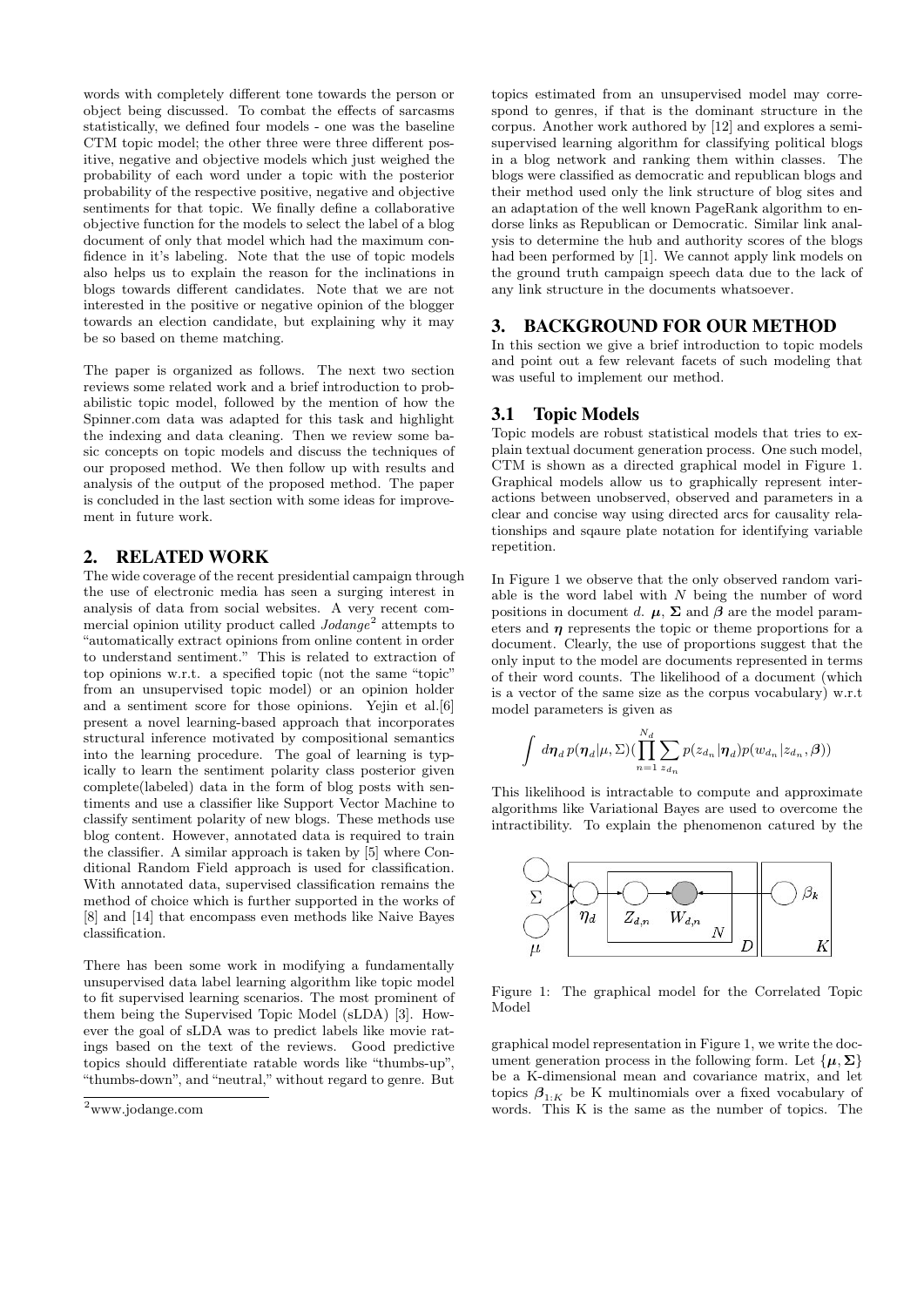correlated topic model assumes that an N-word document  $\boldsymbol{d}$ arises from the following generative process:

- 1. Draw  $\eta \mid {\{\mu, \Sigma\}} \sim N(\mu, \Sigma)$
- 2. For  $n \in \{1, ..., N\}$ :
	- (a) Draw topic assignment  $z_n | \eta$  from  $Mult(f(\eta))$
	- (b) Draw word  $w_n \mid \{z_n, \beta_{1:K}\}\$ from  $Mult(\beta_{z_n})$

with  $f(\eta_i) = \frac{exp(\eta_i)}{\sum_j exp(\eta_j)}$  with  $i \in \{1, ..., K\}$  and  $N(\mu, \Sigma)$  is a normal distribution with mean  $\mu$  and  $\Sigma$ .

The basic idea behind topic models is quite simple. Assume that you have K faced dice with the K numbers on the face denoting the K latent themes or topics (distributions over the vocabulary) for the entire corpus. The corpus is essentially a vocabulary V of words and each document is a sequence of N positions with each position filled by choosing a word from the vocabulary. Thus the vocabulary is represented by a V faced dice and there are K of those - one for each topic.

A document is thus generated in the following way: For each word position in the document, roll the K faced dice to choose a topic number and for that topic number roll the corresponding V faced dice and fill up the word position with the word from the vocabulary indexed by the number on the face of the dice.

The important thing to note here that there are probabilities associated with each number on the face of all die. These probabilities are based on assumed statistical distributions whose parameters are learned through different algorithms.

It is quite important to note that the textitnumbers on the faces of the K-sided dice doesn't mean much by themselves. For example let us consider two separate document collections with one as a collection of essays on "war and  $peace''(collection_1)$  and another as a collection of news reports on "the war in  $Iraq" (collection_2)$ . If we assume the K-faced dice to be a coin i.e.  $K=2$ , then ideally the two topics for the former collection would contain words related to war and peace respectively and that for the latter collection will consist of words related to war and not war like President Bush's foreign policy, intelligence reports, biological weapons etc. respectively. Imagine that for  $collection_1$ , topic  $K_1$  is on war and topic  $K_2$  is on peace and that for collection<sub>2</sub>, topic  $K_1$  is on something other than war and topic  $K_2$  is on war. Clearly, the topic on war for both collections would contain similar word distributions about the topic "war". We thus observe that even if the same topic model is used to model two different collections, the correspondence between the topics of different document collections is not easily captured. Furthermore, the assignment of these topic numbers is purely arbitrary and this can be easily verified manually by plotting the distributions of the topics over the vocabulary for the different document collections. This fact became very useful when we compared the KL divergences of the blog post w.r.t the ground truth document collections.

The intial K faced dice represents topic proportions in documents with the topics themselves being multinomial distributions over the vocabulary. The original LDA topic model uses a Dirichlet distribution with only a single parameter to model topic proportions,  $\eta$  in Figure 1. However, to capture stronger correlation between these proportions, the topic proportions are drawn from a logistic normal with two parameters rather than a Dirichlet. This correlated topic modeling also showed lower document perplexity than LDA.

#### 4. THE PROPOSED METHOD

In this section we describe our method to discover blogger orientation towards a political campaigner using the Spinner.com[10] blog collection.

#### 4.1 Description of the Dataset

The initial dataset is a collection of 44 million blog posts which span the period between August 1st to October 1st, 2008. The time period spans a number of big news events like the Olympics held in China, the Presidential conventions held by the Democrats and the Republicans as well as the beginning of the financial crisis. Further the entire dataset is arrranged into 14 tiers based on an approximate search engine ranking. To determine the validity of our idea, we have filtered the noisy blog data using Lemur<sup>3</sup> from the tiers 1 through 4. We also collected a few transcribed speeches from both the speakers - Obama and McCain, from the recent Presidential campaign media coverage. Since most speeches revolved around similar themes, we collected only 20 unique documents for McCain and 28 unique documents for Obama after careful review. Some of these were also unbiased news reports of speeches obtained by Googling "mccain campaign promises" and "obama campaign promises". The majority of articles for Obama were collected from the website - www.whitehouse.gov.

#### 4.2 Filtering Blog Data

To index the data, the Spinner.com dataset was first converted to the TREC web format. The documents of tier 1 through 4 were indexed using the standard inverted list and tf-idf method and queried to retrieve documents containing keywords {obama, mccain} AND {policy}. The actual blog post is enclosed in the XML tag  $\langle$  *Description*  $\rangle$  and this part of the text was extracted and cleaned to be fed as input to the Correlated Topic Model. Further, a second step of filtering was applied to index the data for the baseline and weighted topic models. In this step a standard list of stopwords and keywords Barrack, Obama, John, McCain, Joe, Biden, Sarah and Palin were removed because these words are not indicative of their policies. Porter stemming was also applied to the list of remaining valid words.

# 4.3 Applying Topic Models

In the formulation of topic models like LDA[4] and CTM[2] the exact inference of finding a theme or topic given a particular word in a document is intractable. Thus a deterministic variational Bayesian approach is undertaken to find a tight lower bound to the observed words and hence the document likelihood given the model parameters.

<sup>3</sup>www.lemurproject.org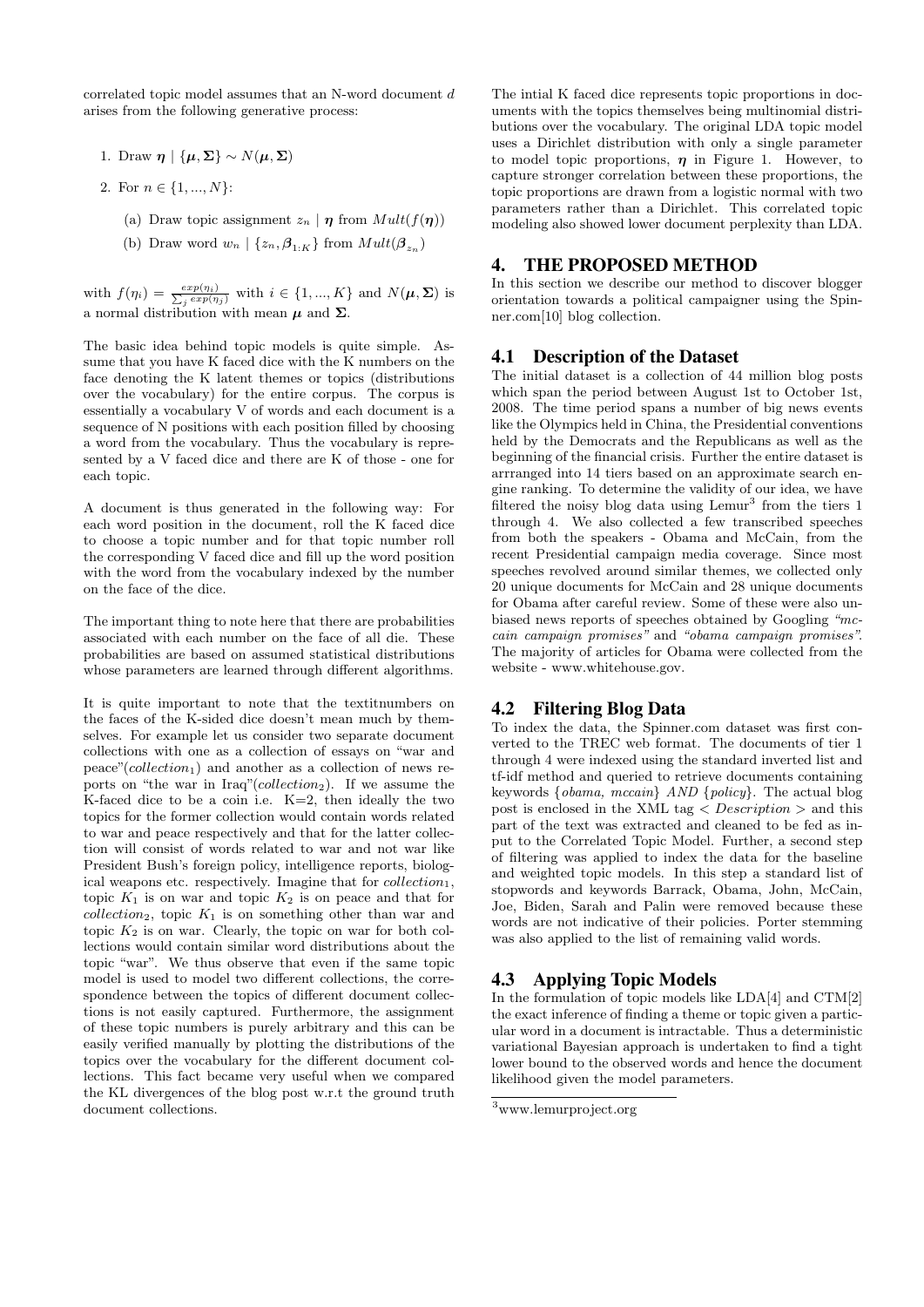#### 4.4 Finding Themes of Candidate Speeches

Our method exploits the observation that candidates make promise speeches belonging to different themes with each theme differing only on some key selection of words. The bloggers show preference towards one candidate vs. the other citing the respective theme with the support of similar or closely related vocabulary. Note that the vocabulary of the bloggers and that of the ground truth speeches may be different but experimentally it is observed that there are quite a few overlaps in key phrases of the themes.

In our experiments, we applied a 42-topic CTM over the two sets of ground truth speeches from both the presidential candidates, Senator Obama and Senator McCain and collected two sets of topic-word parameter matrices  $\beta$  with rows summing to 1. The value of 42 was determined by obseving the maximum likelihoods upon inference on each candidate ground truth. Since a document can be looked upon as both a word and topic simplex[4], we converted the global topic distributions over words to word distributions over topics by normalizing the columns of  $\beta$  where each entry in column j is just  $p(w_i | z_k)$ ,  $k \in \{1, ..., 42\}$  with  $w_i$  being the  $j^{th}$  word in the vocabulary and  $z_j$  being the indicator variable which takes the value 1 when the word  $w_i$  is assigned to topic  $k$ . We thus get empirical point estimates of  $p(z_k|w_i)$  for both the ground truth collections.

Next we define a sentiment weighted topic model to be the base topic model, but where  $p(w_j | z_j)$  is replaced by  $p(s_{abc}, w_j | z_j)$ , in which abc can be "**positive**", "**negative**" or "objective" sentiments associated with a word. We thus have the following equations for each document in the blog collection:

$$
p(s_{pos}, w_{j_{blog}} | z_j, \beta) \propto p(w_{j_{blog}} | z_j, \beta) \delta(w_{j_{blog}}, w_{x_{cand}}) \times \times (p(z_j | s_{pos}) \times p_{prior}(s_{pos})) \tag{1}
$$

$$
p(s_{neg}, w_{j_{blog}} | z_j, \beta) \propto p(w_{j_{blog}} | z_j, \beta) \times \delta(w_{j_{blog}}, w_{x_{cand}}) \times
$$

$$
(p(z_j | s_{neg}) \times p_{prior}(s_{neg})) \qquad (2)
$$

$$
p(z_j|S_{neg}) \times p_{prior}(S_{neg})) \tag{2}
$$

$$
p(s_{obj}, w_{j_{blog}} | z_j, \beta) \propto p(w_{j_{blog}} | z_j, \beta) \times \delta(w_{j_{blog}}, w_{x_{cand}}) \times
$$

$$
(p(z_j | s_{obj}) \times p_{prior}(s_{obj})) \tag{3}
$$

where,  $\delta(w_{j_{blog}}, w_{x_{cand}})$  defines the overlap between the  $j^{th}$ word in the blog document vocabulary and  $x^{th}$  word in a candidate speech vocabulary;  $p(w_{j_{blog}} | z_j, \beta)$  is the word topic probability under the base topic model;  $\delta()$  is the delta function. We note that this set up used for each pair (blog, candidate). While calculating  $p(s_{pos}, w_{j_{cand}} | z_j, \beta)$  for a particular candidate cand, the delta function is always one. We thus have four models - one is the baseline topic model and the rest three are the sentiment weighted baseline topic model. Note that the term  $p(w_{j_{blog}} | z_j, \beta)$  is assumed to be independent of the sentiment when topic multinomials are calculated. This is indeed a very hard assumption, however, since the  $z_i$ 's depend on the  $w_i$ 's and inturn their sentiments, the overall sentiment of the topic is captured partially.

The sentiment for each word is calculated using the widely popular SentiWordNet [9] which contains the sentiment weightage of each word w.r.t positivity, negativity and objectivity. The term spos represents the positive sentiment and  $p_{prior}(s_{pos})$  is the prior distribution of the positive sentiment w.r.t a dataset. The respective fractions of the sentiments

in the different vocabularies serve as the parameters for the sentiment priors.

The sentiment priors are calculated for each of the ground truth speeches as well as the blog collection. We use the following assumptions:

$$
p(z_j = k | s_{pos}) \propto \tau_k^{\sum_{j=1}^{V_{blog}} [w_{k,j} \times \delta(w_{k,j} \in \{w_{k,j}^{pos}\})]}
$$
(4)

$$
p_{prior}(s_{pos}) = Dir(\alpha_{pos})
$$
 (5)

$$
p(s_{pos}|z_j = k) = Dir(\sum_{j=1}^{V_{blog}} [w_{k,j} \times \delta(w_{k,j} \in \{w_{k,j}^{pos}\})] + \alpha_{pos})
$$
\n(6)

$$
\alpha_{pos} = \frac{\sum_{j=1}^{V_{blog}} w_j^{(c)} \times \delta(w_j \in \{w_j^{pos}\})}{\sum_{j=1}^{V_{blog}} w_j^{(c)}} \tag{7}
$$

$$
\tau_k = \frac{\sum_{j=1}^{V_{blog}} w_{k,j} \times \delta(w_{k,j} \in \{w_{k,j}^{pos}\})}{\sum_{j=1}^{V_{blog}} w_{k,j}}
$$
(8)

where,  $p(z_j = k | s_{pos})$  is the probability of topic k for positive sentiment;  $\tau_k$  is the multinomial parameter for the positive sentiment under the topic  $k$ ;  $\sum_{j=1}^{V_{blog}} w_{k,j}$  is the sum of all words with positive sentiment found in SentiWordNet. This count is zero if the word is not found in SentiWordNet.  $w_{k,j}^{pos}$ is the  $w_{k,j}^{th}$  word having positive sentiment and  $\{w_{k,j}^{pos}\}\$ is the set of all such words under the  $k^{th}$  topic. We replace "pos" by "neg" and "obj" to compute these quantities for the other models.  $p(s_{pos}|z_j)$  is the posterior probability of the positive sentiment given topic  $z_j = k$ . Dir(.) is the dirichlet distribution and  $w_j^{(c)}$  is the count of the  $j^{th}$  word.

## 4.5 Finding Orientation of Blogs towards Candidate Themes

Discovering the orientation of the blog themes to ascertain whether the author(s) of the blog is reflecting the ideas of Obama or McCain was our main objective. Due to lack of quantitative measures for subjectivity, we decided to employ the Kullback-Liebler(KL) divergence measure between two word topic distributions. This also gave us a hard measure about the political candidate orientation of a blogger. Essentially, if  $p(w_{blog-dcount}|topic)$  is the variational word-topic distribution per blog document and  $q^{(cand)}(w_{cand\_{spech}}| topic)$ is the distribution vector of the columnwise renormalized estimated global topic-word parameter matrix obtained from the ground truth vocabulary of candidate cand, then the KL divergence between  $p$  and  $q$  under the base model CTM, is determined as

$$
D_{KL}(p||q^{(cand)}) = \sum_{k=1}^{K} [p(w_{blog\_document}|topic = k) \times \log \frac{p(w_{blog\_document}|topic = k)}{q^{(cand)}(w_{cand\_speed} | topic = k)}]
$$
(9)

For each word in the blog, we compared its divergence over inferred topics for the same word in one candidate's speeches vs. the others. If the divergence score for candidate 1 is less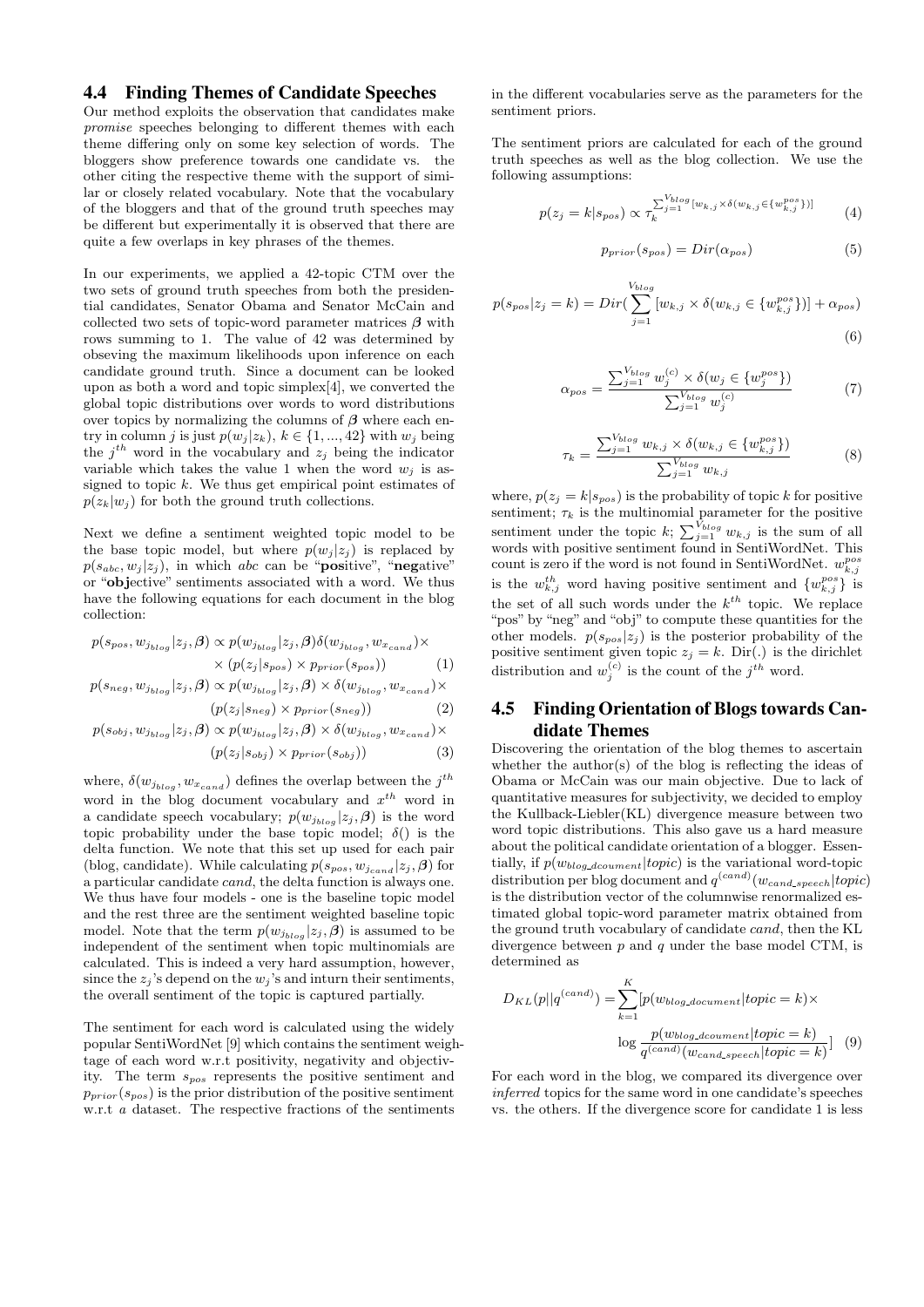than that for candidate 2, the vote of the blog towards candidate 1 is incremented by one. The document is labeled by the candidate who received the maximum votes. The final score of a blog post was composed by subtracting the respective number of votes from this divergence. By doing this, longer informative blogs appeared higher in the ranked list. The same measure is employed for the joint distributions of (sentiment,word) pairs over the topics for the respective "positive", "negative" and "objective" sentiment weighted topic models, where  $p(w_{blog-document}|topic = k)$ and  $q^{(cand)}(w_{ground\_truth} | topic = k)$  are replaced by

$$
p(s_{pos}, w_{j_{blog}} | z_{j_{blog}}, \beta)
$$
 and  $p(s_{pos}, w_{j_{cand}} | z_{j_{cand}}, \beta)$ 

respectively. We note that the goal here was to find the orientation of blogs in an unsupervised fashion and we only have "labels" on the ground truths speeches.

#### 4.6 Collaborative Model Combination

In this section, we describe how the four models that assign election candidate inclination labels to the blog documents using a mixture of experts [11] and the Expectation Maximization (EM) algorithm [7]. The goal here is firstly to compute a confidence on the labels that each model assigns to the blog documents and then to define an objective function that fosters collaboration between the different models so that the most confident labeling is captured.

In our case, each blog document is represented as vector over  $V_{Blog}$ . Thus each of the M documents i is represented as a pair  $(x_i, w_i)$  under each model h, where  $x_i$  is the count vector of term frequencies and  $w_i$  is the KL divergence weights for those terms that are matching with the target candidate ground truth data. The combined weight over all blogs under model h is taken as  $w_h^{(v)} = \frac{M}{\sum_{i=1}^M (\frac{1}{1+w_1^{(v)}} + \dots + \frac{1}{1+w_M^{(v)}})}$  $\frac{1}{2}$ 

where  $v$  is an index in the blog vocabulary. The harmonic is computed component-wise and is used since it is much less prone to outliers than the arithmetic mean. The final collaborative objective function is given as:

$$
E_i = \frac{\alpha}{2} \sum_{i=1}^{M} (f(\mathbf{x_i}^T \mathbf{w_j}))^2 - \frac{\beta}{2} \sum_{j=1}^{H} \sum_{l=1, l \neq j}^{H} cos^2(\mathbf{w_j}^T \mathbf{w_l}) \quad (10)
$$

$$
f(\mathbf{x_i}^T \mathbf{w_j}) = (1 + exp(-\mathbf{x_i}^T \mathbf{w_j}))^{-1}
$$
 (11)

where,  $H$  is the total number of models. We note here that for each document the weights of each of the terms are the minimum of the KL divergences between the blog and the respective candidate ground truths, they are always  $\geq$  0 and thus the sigmoid always returns a value  $\geq$  0.5. The cosine term penalizes models with close to orthogonal weights and supports model weight vectors in close proximity.  $E_i$  is the overall cost function of the mixture of experts modeling the  $i^{th}$  datum, while  $E_{i,j} = \frac{\alpha}{2} (f(\mathbf{x_i}^T \mathbf{w_j}))^2$  –  $\frac{\beta}{2} \sum_{j=1}^{H} \sum_{l=1, l \neq j}^{H} cos^2(\mathbf{w_j}^T \mathbf{w_l})$  is the cost function of the  $j^{th}$ expert modeling the  $i^{th}$  datum.

Let the hidden indicator variable  $h_i$  taking on value j denote the  $i^{th}$  datum being modeled by the  $j^{th}$  topic model with probability  $\pi_j$ , then the probability of observing datum  $\mathbf{x}_i$  given the parameters  $\{\mathbf{w}_1, ..., \mathbf{w}_H\} = \mathbf{\Theta_w}$  and indicator  $h_i = j$  is  $P(\mathbf{x_i}|\mathbf{w_j}, h_i = j) \propto e^{-E_{ij}}$ 

We now use the EM algorithm to automatically choose the expert for the  $i^{th}$  datum. The probability of observing M i.i.d. training samples  $\{x_i\}_{i=1}^M$  given the weights  $\Theta_w$  and mixing proportions  $\pi$  is given by

$$
\log P(\{\mathbf{x_i}\}_{i=1}^M | \{\mathbf{w_1}, ..., \mathbf{w_H}\}, \boldsymbol{\pi}) = \prod_{i=1}^M \left[\sum_{j=1}^H (\pi_j \times P(\mathbf{x_i} | \mathbf{w_j}, h_i = j))\right]
$$
(12)

where each  $h_i$  is some hidden variable distributed according to the prior mixing proportions  $\pi$ . Taking the logarithm of this probability, and introducing a set of variational distributions  $Q = \{Q_i(h_i)\}_{i=1}^M$  over the hidden indicators for each of the data points, using Jensen's inequality we obtain a lower bound on the likelihood of the parameters  $\Theta_w$  for the model, which we denote by  $\mathcal{F}(\mathbf{\Theta_w}, \{Q_i(h_i)\}_{i=1}^M)$ . The likelihood of the dataset is given by

$$
\mathcal{L}(\mathbf{\Theta}_{\mathbf{w}}) \equiv \log P(\{\mathbf{x_i}\}_{i=1}^M | \mathbf{\Theta}_{\mathbf{w}})
$$
  
\n
$$
\geq \sum_{i=1}^M \sum_{j=1}^H Q_i(h_i) \log(\frac{P(h_i)P(\mathbf{x_i}|\mathbf{w_j}, h_i)}{Q_i(h_i)})
$$
  
\n
$$
\equiv \mathcal{F}(\mathbf{\Theta}_{\mathbf{w}}, \mathbf{Q})
$$
\n(13)

Thus  $\mathcal{L}(\Theta_w)$  is lowerbounded by  $\mathcal{F}(\Theta_w, \mathbf{Q})$ . The EM algorithm starts out with the initial values of  $Q$ ,  $\pi$  and  $\Theta_w$  and iteratively optimizes them using co-ordinate wise ascent. In the E step,  $\pi$  and  $\Theta_w$  are held fixed and Q is optimized while in the M step  $\pi$  and  $\Theta_w$  are optimized holding Q fixed.

**E-Step**: Taking the derivative of  $\mathcal{F}(\mathbf{\Theta_w}, \{Q_i(h_i)\}_{i=1}^M)$  w.r.t  $Q_i(h_i)$  and setting the derivative to zero, we have

$$
Q_i(h_i = j) = \frac{\pi_j \times P(\mathbf{x_i}|\mathbf{w_j}, h_i = j)}{\sum_{l=1}^{H} \pi_l \times P(\mathbf{x_i}|\mathbf{w_j}, h_i = j)}
$$
(14)

using M Lagrange Multipliers, one for for each document to constrain Q to be a distribution over experts .

**M-Step**: Taking the derivative of  $\mathcal{F}(\mathbf{\Theta_w}, \{Q_i(h_i)\}_{i=1}^M)$  w.r.t  $\pi_j$  holding  $Q_i(h_i)$  fixed and setting the derivative to zero, we have

$$
\pi_j = \frac{\sum_{i=1}^{M} Q_i (h_i = j)}{M}
$$
\n(15)

again using Lagrange Multipliers for the experts.

Finally, taking the derivative of  $\mathcal{F}(\mathbf{\Theta_w}, \{Q_i(h_i)\}_{i=1}^M)$  w.r.t  $\mathbf{w}_j$  holding  $Q_i(h_i)$  fixed, we have

$$
\frac{\partial \mathcal{F}(\mathbf{\Theta_w}, \{Q_i(h_i)\}_{i=1}^M)}{\partial \mathbf{w_j}} = -\sum_{i=1}^M Q_i(h_i = j) \frac{\partial E_{i,j}}{\partial \mathbf{w_j}} + C \quad (16)
$$

where C is some constant. Since the derivative depends on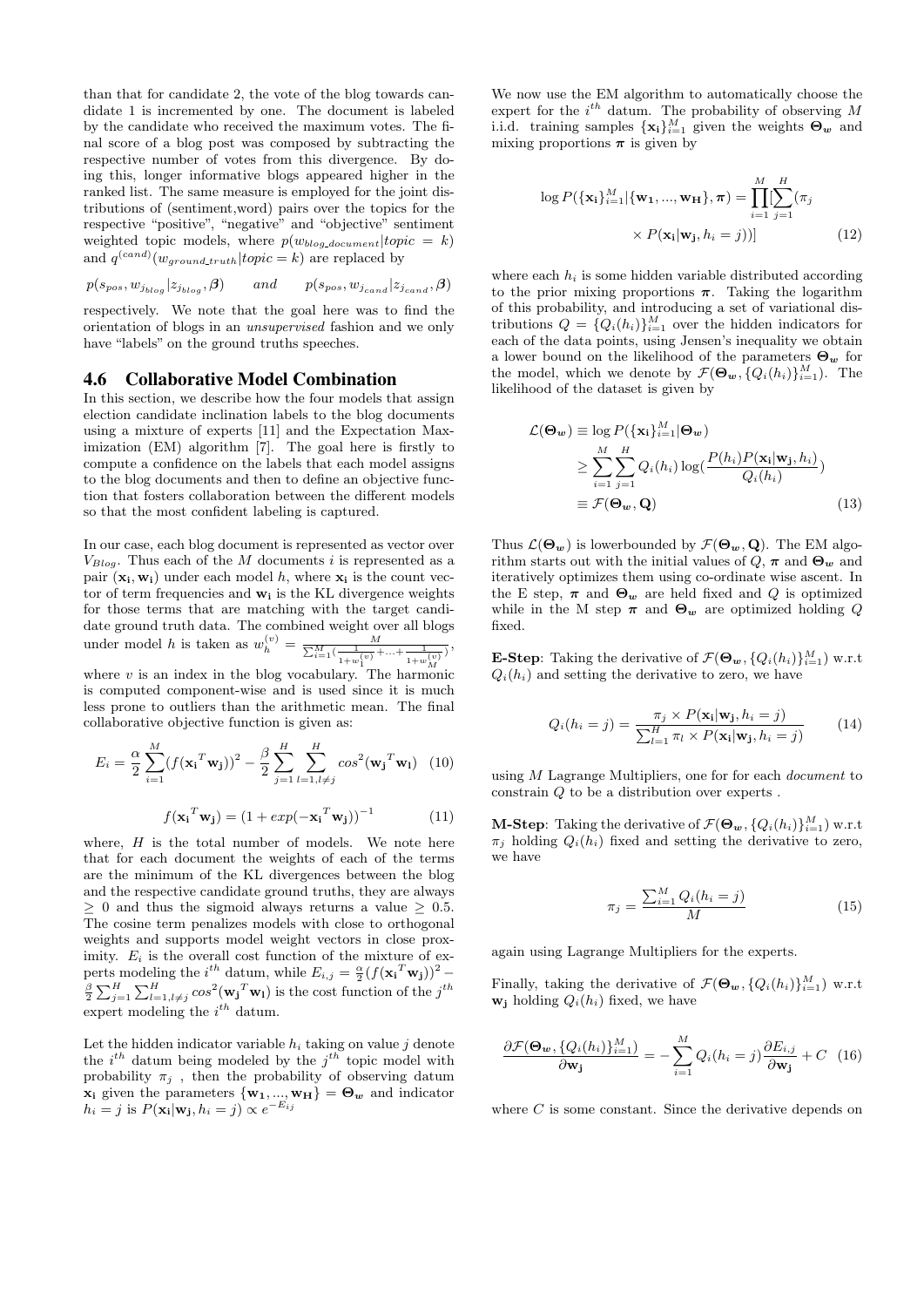$w_1$ 's, we use negative gradient descent to update  $w_i$  with

$$
-\eta \triangle \mathbf{w_j} = \sum_{i=1}^{M} \eta \alpha Q_i (h_i = j) (f(\mathbf{x_i}^T \mathbf{w_j})) f(\mathbf{x_i}^T \mathbf{w_j}) \times
$$
  

$$
(1 - f(\mathbf{x_i}^T \mathbf{w_j})) \mathbf{x_i} + \eta (\sum_{i=1}^{M} Q_i (h_i = j) \times
$$
  

$$
\sum_{l=1, l \neq j}^{H} \beta \cos(\mathbf{w_j}^T \mathbf{w_l}) \sin(\mathbf{w_j}^T \mathbf{w_l}) \mathbf{w_l})
$$
(17)

We choose the expert for datum i based on  $argmax_i \mathbf{Q_i}(h_i)$ and assign the label  $t_i$  chosen be the expert for this datum. α was set to 0.03,  $\beta$  to 0.02 and  $\eta$  to 0.005 in all experiments.

#### 5. RESULTS AND DISCUSSIONS

In this section, we present the results of our approach on a subset of the Spinner.com data [10] that was filtered for the recent US presidential election campaign blogs. For validating results, we chose 57 relevant manually annotated blog posts. 48 of them were labeled as pro-Obama and 9 of those were labeled as pro-McCain by the "objective" model. Using only KL divergence, the numbers of (proObama, proMcCain) blogs were found to be  $(24,29)$ ,  $(26,28)$ ,  $(26,31)$  and (39,18) by the baseline topic model, the "positive", the "negative" and the "objective" topic models respectively.

Table 1: Recall for the experimental test data set

| Recall for Blogger Inclinations |            |            |            |            |
|---------------------------------|------------|------------|------------|------------|
| <b>Blogger</b>                  | <b>CTM</b> | positive-  | negative-  | objective- |
| Inclina-                        |            | <b>CTM</b> | <b>CTM</b> | <b>CTM</b> |
| tion                            |            |            |            |            |
| Obama                           | 0.50       | 0.54       | 0.54       | 0.81       |
| McCain                          | 0.33       | 0.33       | 0.33       | 0.33       |

Some documents under some models were labeled as "cannotSay." The recall on this test set is given in table 1. This test set had been designed to be extremely skewed with respect to inclinations towards Obama and McCain and was done to ensure the effectiveness of the mixture of topic model "experts." Indeed the collaborative algorithm chose to label the documents output by the "objective" model. A similar manually labeled dataset with 48 pro-Obama and 30 pro-McCain blogs showed the same results with a negative deviation of 0.06 and 0.01 for the recall values for Obama and McCain respectively.

As we can observe from table 1, lack of sentiment leads to only 50% recall for candidate 1 which was Obama from the base model. However, when we weigh the base model with the probabilities of the positive, negative and objective sentiments for topics, we find the recall for candidate 1 (Obama) sharply rises for the "objective" topic model. This seems intuitive that the choice of words under the themes in both the speeches are negative and positive to the same extent and hence weigh the themes more or less equally. However, from the recent presidential election debates, we know that Obama used more specific and constructive i.e. objective

words. Hence the themes discussed in blogs that maintain an objective view are the blogs that tend to support the themes of Obama more than the negativity prevalent in McCain's speeches.

In table 2, we observe the effect of this theme matching between those of the blog and those in the candidate speeches. In our method, the topics in each blog document is inferred and for such a blog document, the theme distribution of each word is compared to that for an overlapping word in the ground truth speeches.



Figure 2: Word topic distributions for "lobbyist" for a blog vs. Obama and McCain speeches

|  | Table 2: Positive Theme orientation between a blog and |  |  |
|--|--------------------------------------------------------|--|--|
|  | candidate speeches for the "Objective" Topic Model     |  |  |

| Topic similarities         |                                                                      |                 |                         |  |
|----------------------------|----------------------------------------------------------------------|-----------------|-------------------------|--|
| Dataset                    | in<br>term                                                           | topic           | Few most probable       |  |
|                            | blog                                                                 | in can-         | stemmed words un-       |  |
|                            |                                                                      | $_{\rm didate}$ | der the topic           |  |
|                            |                                                                      | speech          |                         |  |
| Obama                      | lobbyist                                                             | 4               | promis america work     |  |
|                            |                                                                      |                 | american time coun-     |  |
|                            |                                                                      |                 | tri chang live care tax |  |
|                            |                                                                      |                 | peopl famili demo-      |  |
|                            |                                                                      |                 | crat economi job        |  |
| $\overline{\text{McCain}}$ | lobbyist                                                             | 23              | campaign outrag         |  |
|                            |                                                                      |                 | time press polit voter  |  |
|                            |                                                                      |                 | point charg convent     |  |
|                            |                                                                      |                 | discuss rate<br>emot    |  |
|                            |                                                                      |                 | shift attack            |  |
| Blog#26                    | lobbyist                                                             | 12              | wall street<br>polici   |  |
|                            |                                                                      |                 | campaign<br>peopl       |  |
|                            |                                                                      |                 | secur time econom       |  |
|                            |                                                                      |                 | blogger social regul    |  |
|                            |                                                                      |                 | crisi                   |  |
|                            | as Mccain tries to pander to his                                     |                 |                         |  |
| BlogText                   | lobby ist pals and the Republican pro-gun                            |                 |                         |  |
|                            | base but wanders into the War On Some<br>Terror minefield by mistake |                 |                         |  |
|                            |                                                                      |                 |                         |  |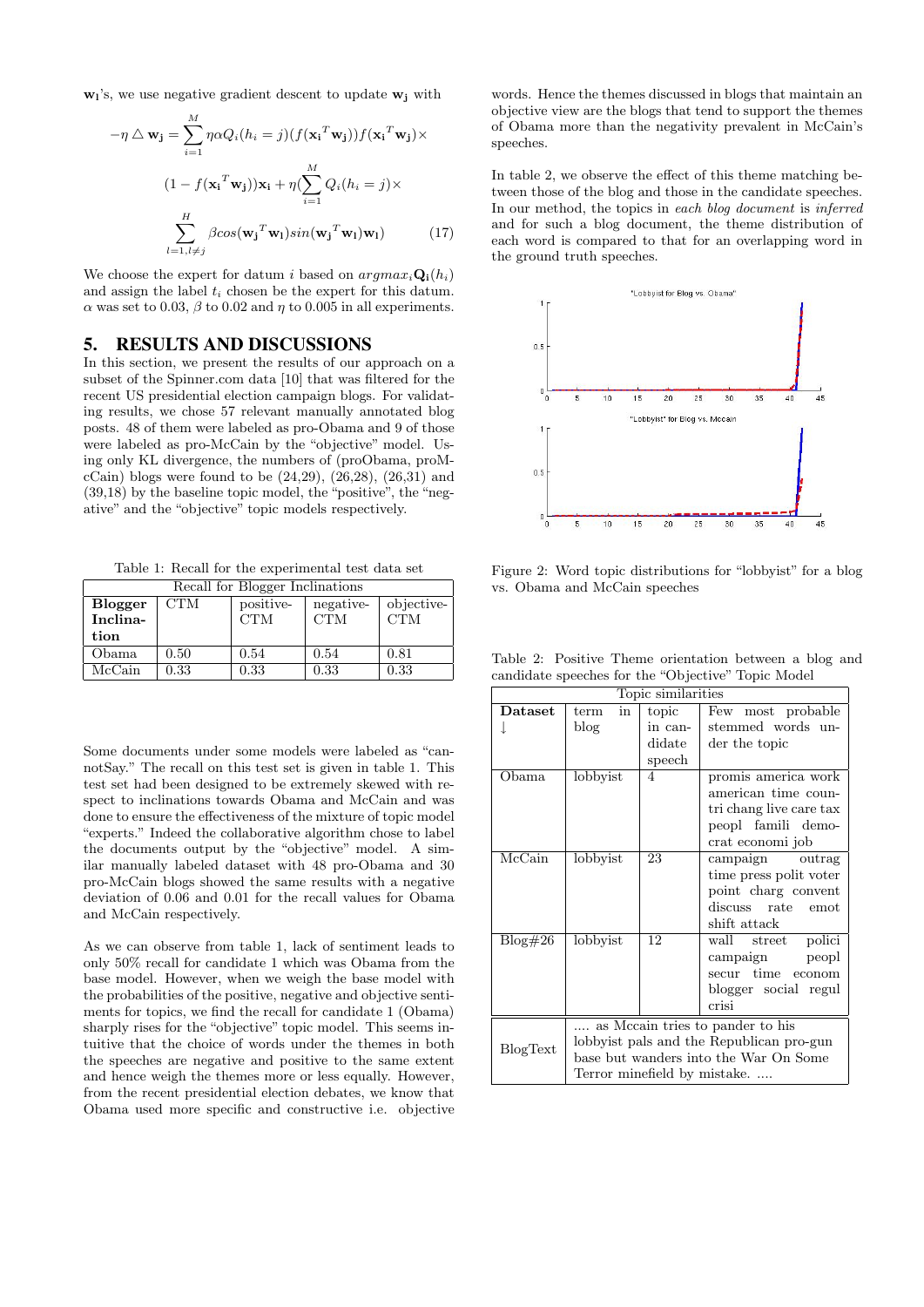Table 2 shows two words from a blog that was labeled as pro-Obama. A few most probable words are shown for the corresponding maximally activated topic in the candidate speech collection. The topic responsible for activation of the term "lobbyist" in the blog document is similar to topic 4 in Obama's speeches where "lobbyists" were mentioned as one of the reasons for economic crisis and a need for change. Mc-Cain's topic for "lobbyist" contained words perhaps meant to blame the other party. Note that because of the unimportance of the topic ID assigned by the algorithm, we need to sort the term over topic probability density vector before computing the divergence. This density vector of the word "lobbyist" is shown in Figure 2 (blue for blog and red dashes for candidates). The X axis are the sorted topic numbers and the Y axis represent the density. Clearly, the graph for the blog is similar in "shape" to that for Obama for the word "lobbyist".



Figure 3: Word topic distributions for "economy" and "health" for a blog vs. Obama and McCain speeches

The reason why the KL divergence alone is not a deciding measure to indicate blogger orientation towards a particular candidate becomes evident when we look at Figure 3 and Table 3. The excerpt of the blog text in Table 3 indicates that the blogger is supporting Obama's ideas using his personal views. However, the blog post was determined to be oriented more towards McCain due to the majority of blog word-topic distributions having "slightly" lower KL divergence w.r.t McCain's ground truth speeches. If we look carefully at the red graphs for Obama, the word "economy" was not only emphasized in only one theme related to the economy but also in other themes where economy was playing a major role. The use of the word "health" was mostly confined to one theme only and this was same for both the ground truth speech sets.

Since the goal was the determination of the reason for political orientation of a blogger w.r.t topics shared and was not posed as a typical classification problem based on "foragainst" annotation of the blogs, we observe that a mojority voting of lower KL divergences for the overlapping words of the blogs and ground truth speeches is not robust enough.

Table 3: "Misclassification" due to nearly equal KL divergence between Blogs and candidate speeches for the Objective Model

| Topic similarities |                                          |         |                          |  |
|--------------------|------------------------------------------|---------|--------------------------|--|
| Blog vs.           | in<br>term                               | topic   | Few most probable        |  |
|                    | blog                                     | in can- | stemmed words un-        |  |
|                    |                                          | didate  | der the topic            |  |
|                    |                                          | speech  |                          |  |
| Obama              | ecomony                                  | 0       | energi oil invest effici |  |
|                    |                                          |         | feder nation percent     |  |
|                    |                                          |         | technolog fuel build     |  |
|                    |                                          |         | advanc develop           |  |
|                    | health                                   | 18      | plan make cost           |  |
|                    |                                          |         | health american care     |  |
|                    |                                          |         | presid system famili     |  |
|                    |                                          |         | requir                   |  |
| McCain             | ecomony                                  | 24      | plan tax econom          |  |
|                    |                                          |         | account<br>job<br>save   |  |
|                    |                                          |         | economi stock pro-       |  |
|                    |                                          |         | pos measur               |  |
|                    | health                                   | 41      | bush administr re-       |  |
|                    |                                          |         | publican support         |  |
|                    |                                          |         | care state issu cam-     |  |
|                    |                                          |         | paign peopl forc talk    |  |
|                    |                                          |         | health                   |  |
|                    | Bush-McCain policies have ruined the US  |         |                          |  |
|                    | economy says this new Obama ad, and now  |         |                          |  |
| BlogText           | MCain wants to do the same to our health |         |                          |  |
|                    | care                                     |         |                          |  |

Indeed, precisely because of the phenomenon decribed above in Obama's speeches, mislabeling of blogs as pro-Obama or pro-McCain was common. However, the candidate topics in tables 2 and 3 are indicator enough as to why a blogger is more oriented towards a particular candidate.

The other and more subtle effect of sarcasms couldn't be neglected either. Some articles have a vocabulary that is dominated by all terms related to the promises made by one candidate, but ends with a sentence that changes the overall tone of the article. Some articles are humor based where all the policies made by a candidate is debated using sarcasm or jokes. This is a good reason why the word topic probabilities needed to be weighted by the topic sentiment.

Consider the text - "Paris Hilton has responded to John Mc-Cain for including her in one of his recent campaign ads. To prevent any confusion, please note that, although she does make more sense than John McCain,  $\ldots$  McCain policy loses all substance once you get beyond his attacks on Obama. Paris did make some points but they were fundamentally flawed." Firstly, words like Paris and Hilton occurred on some unbiased news reports for McCain only. Even if this isn't the case, topic inference-wise many proMcCain blogs got associated with Obama's themes because in the real-life blog data it was observed that such bloggers were quoting themes mostly activated by words used by Obama or were used in the reports about him except that the bloggers were using them for sarcastic criticisms.